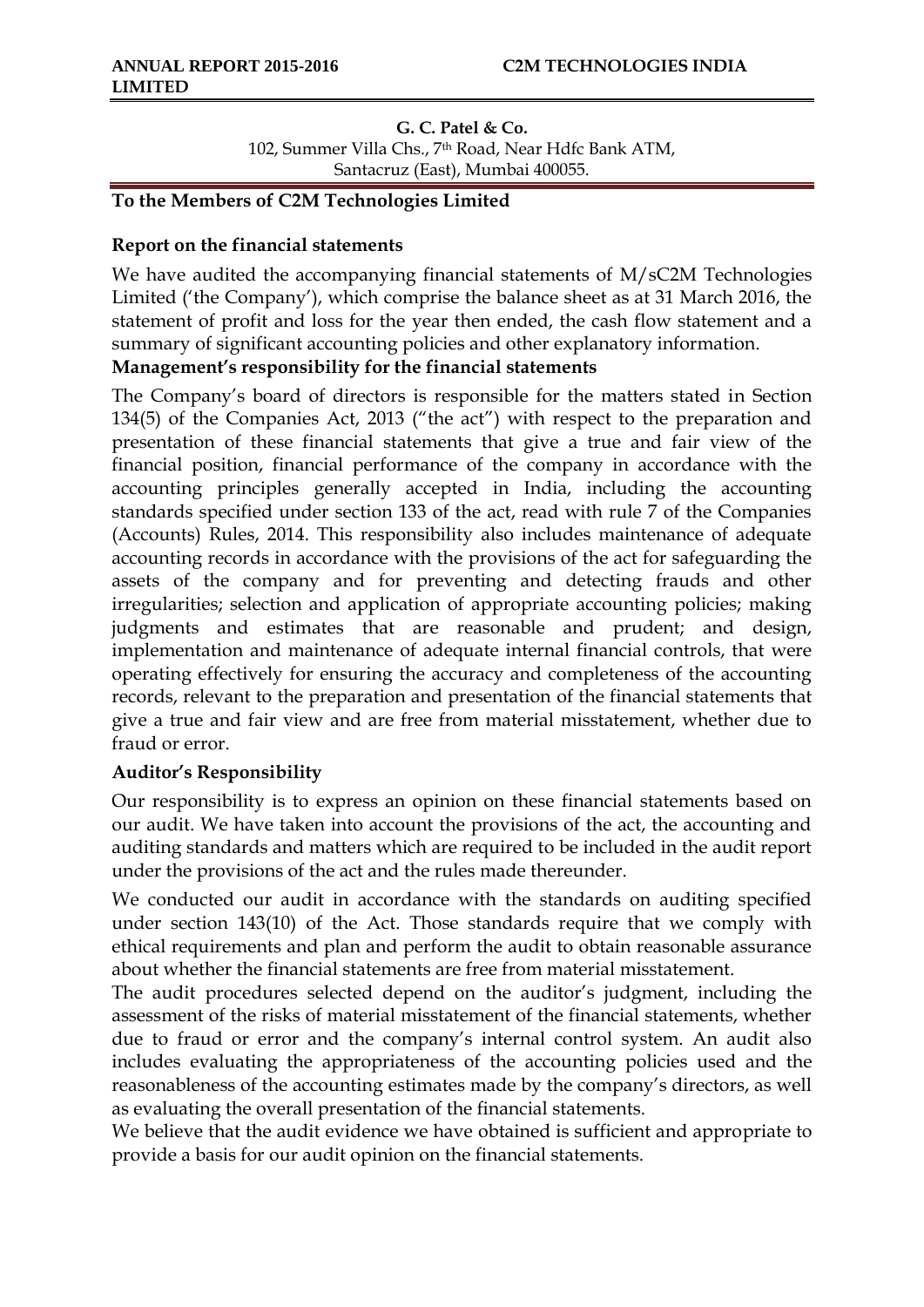# **Opinion**

In our opinion and to the best of our information and according to the explanations given to us, the aforesaid financial statements give the information required by the act in the manner so required and give a true and fair view in conformity with the accounting principles generally accepted in India, of the state of affairs of the company as at 31 March 2016 and its financial position for the year ended on that date.

## **Report on other legal and regulatory requirements**

- 1. As required by the Companies (Auditor's Report) Order, 2016 ("the order") issued by the Central Government of India in terms of sub-section (11) of section 143 of the act, we give in the annexure a statement on the matters specified in the paragraph 3 and 4 of the order, to the extent applicable.
- 2. As required by Section 143 (3) of the Act, we report that:
	- a) we have sought and obtained all the information and explanations which to the best of our knowledge and belief were necessary for the purposes of our audit.
	- b) in our opinion proper books of account as required by law have been kept by the Company so far as it appears from our examination of those books;
	- c) the balance sheet and the statement of profit and loss dealt with by this Report are in agreement with the books of account;
	- d) in our opinion, the aforesaid standalone financial statements comply with the Accounting Standards specified under Section 133 of the Act, read with Rule 7 of the Companies (Accounts) Rules, 2014;
	- e) on the basis of the written representations received from the directors as on 31 March 2016 taken on record by the Board of Directors, none of the directors is disqualified as on 31 March 2016 from being appointed as a director in terms of Section 164 (2) of the Act; and
	- f). with respect to the adequacy of the internal financial controls over financial reporting of the Company and the operating effectiveness of such controls; and
	- g) with respect to the other matters to be included in the Auditor's Report in accordance with Rule 11 of the Companies (Audit and Auditors) Rules, 2014, in our opinion and to the best of our information and according to the explanations given to us:
		- i. the Company does not have any pending litigations;
		- ii. the Company does not have any long term contracts including derivative contracts; as such the question of commenting on any material foreseeable losses thereon does not arise; and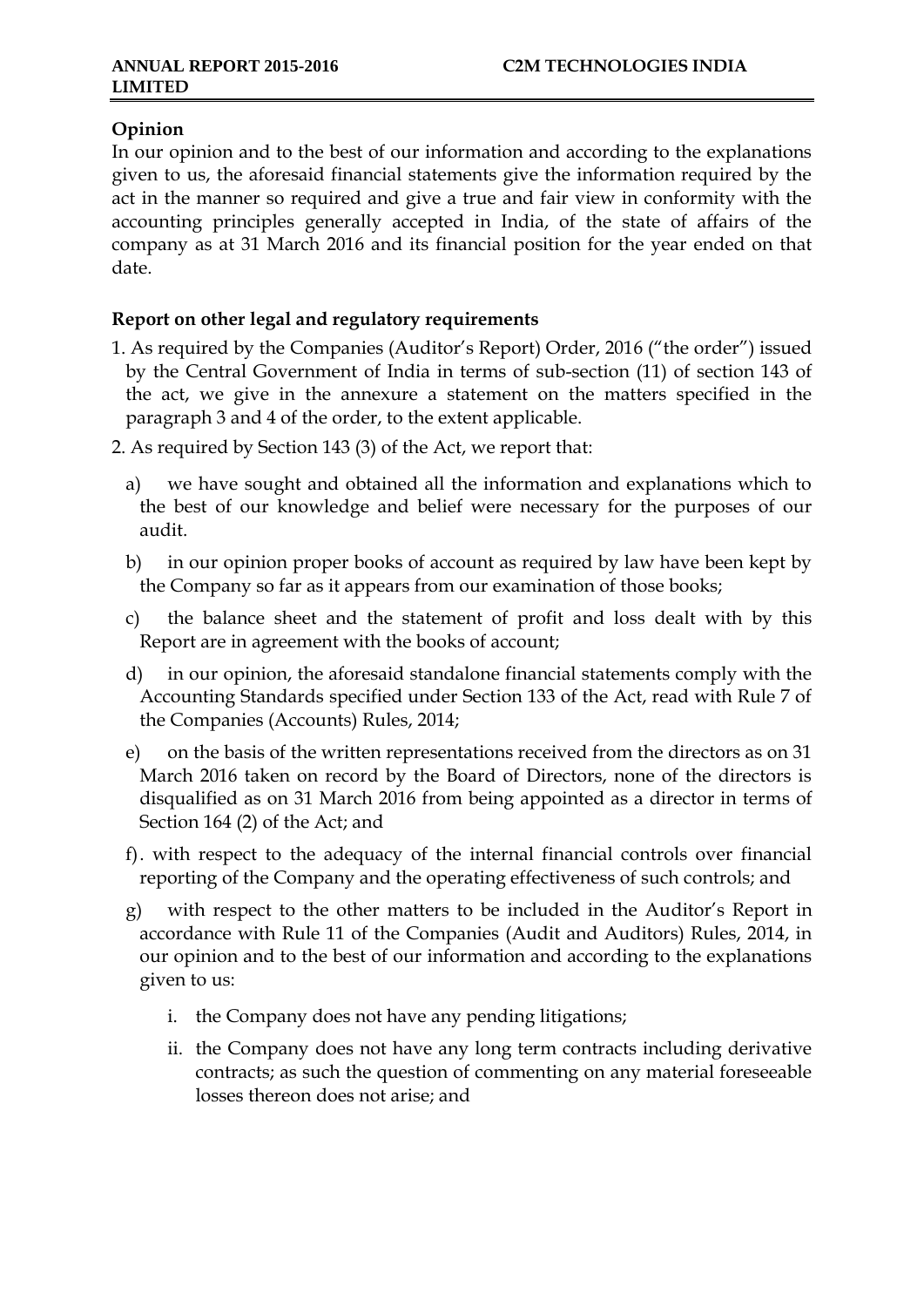iii. the company has not declared dividend and there are no dues to IEPF.

For G. C. Patel & Co. **Chartered Accountants**  $\frac{4}{2}$ **MUMBAI** 1 G. C. Patel Partner MEMBERSHIP NO.:047327

**Place: Mumbai** 

**Date: 12th August, 2016**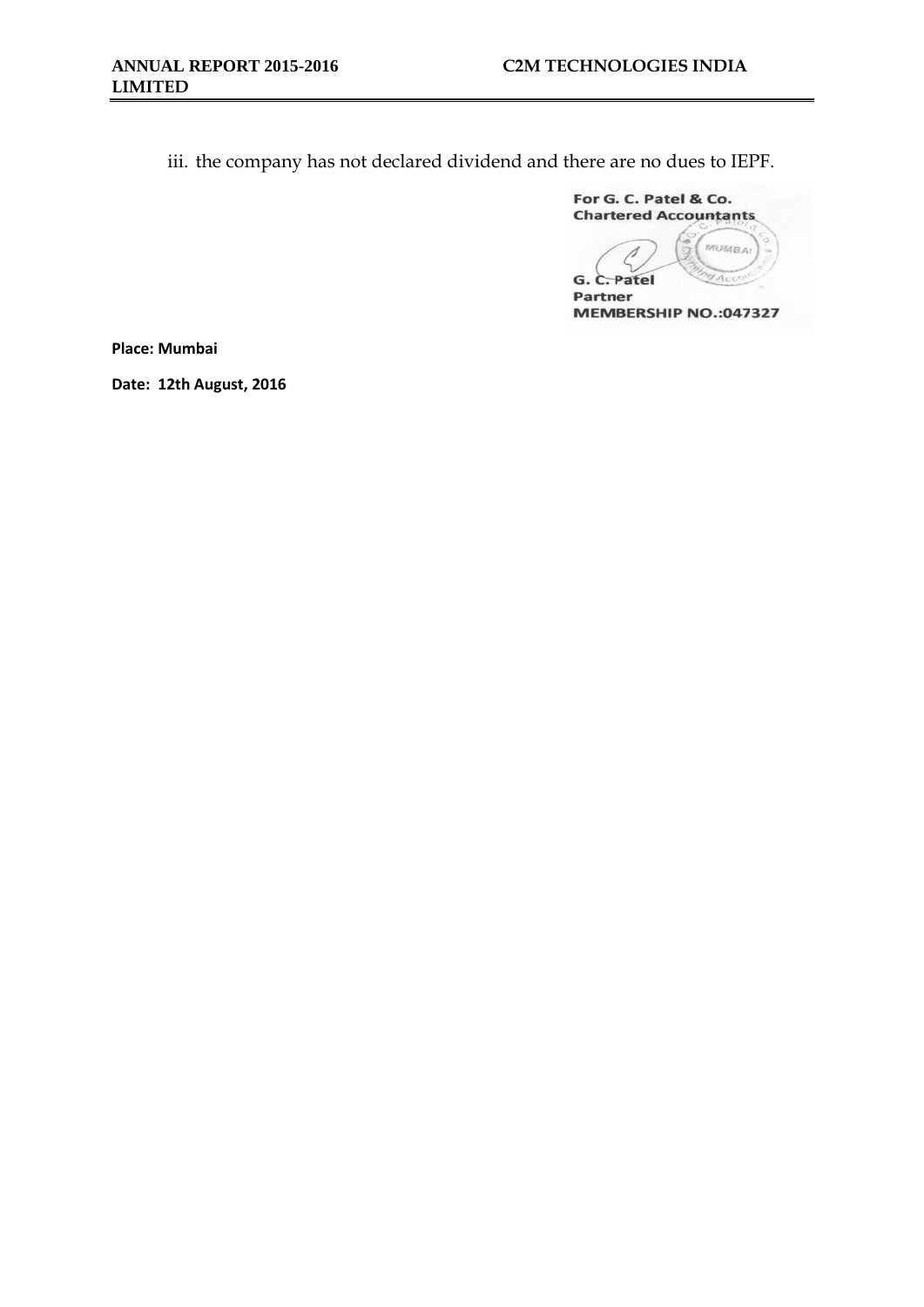## **ANNEXURE A TO THE AUDITOR'S REPORT**

(This is the Annexure referred to in our Report of even date)

The annexure referred to in our Independent Auditors' Report to the members of the company on the financial statements for the year ended 31 March 2016, we report that:

- i) (a) The Company has fixed assets. The Company is maintaining proper records showing full particulars including quantitative details and situation of fixed assets.
	- (b)In our opinion, the fixed assets have been physically verified by the management at reasonable intervals. No material discrepancies have been noticed.
	- (c) According to the information and explanations given to us and on the basis of our examination of the records of the Company, there are no immovable properties.

(ii) The Company has no inventory. Accordingly, paragraph 3(ii) of the Order is not applicable to the Company.

(iii) The Company has not granted loans to anybody corporate covered in the register maintained under section 189 of the Companies Act, 2013 ('the Act').

- (b) There are no other loans granted to the bodies corporate listed in the register maintained under section 189 of the Act. Accordingly, paragraph 3(iii)(b) of the Order is not applicable to the Company in respect of repayment of the principal amount.
- (c) There are no overdue amounts of more than rupees one lakh in respect of the loans granted to the bodies corporate listed in the register maintained under section 189 of the Act. Accordingly, paragraph 3(iii)(c) of the Order is not applicable to the Company in respect of repayment of the principal amount.

(iv) In our opinion and according to the information and explanations given to us, the Company has complied with the provisions of section 185 and 186 of the Act.

(v)The Company has not accepted any deposits from the public within the meaning of sections 73 to 76 of the Act and rules framed there under to the extent notified.

(vi)The Central Government has not prescribed the maintenance of cost records under section 148(1) of the Act, for any of the services rendered by the Company. (vii)(a) According to the information and explanations given to us and on the basis of our examination of the records of the Company, there are no statutory dues including provident fund, income tax, sales tax, wealth tax, service tax, duty of customs, value added tax, cess and other material statutory dues. As explained to us,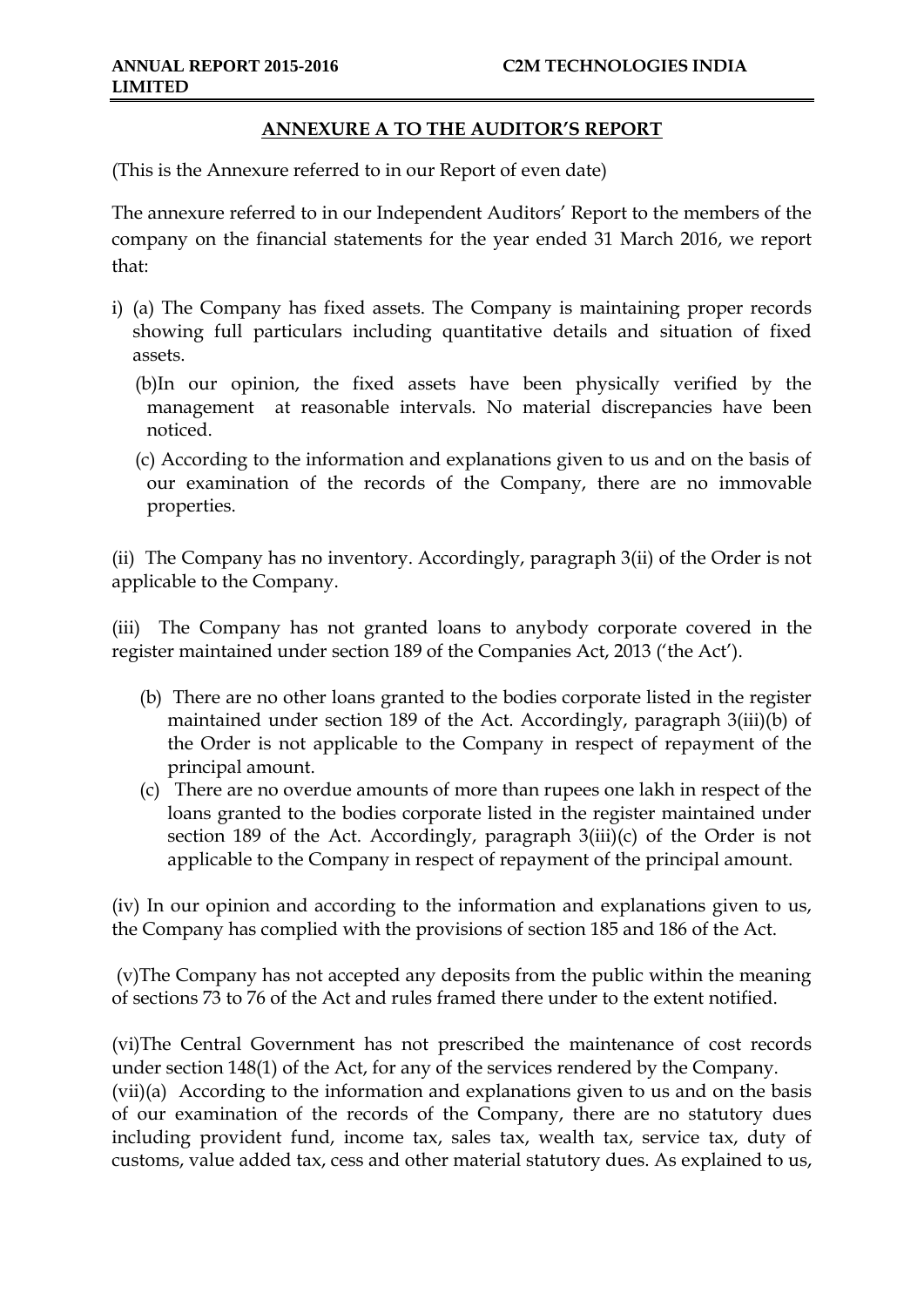the Company did not have any dues on account of employees' state insurance and duty of excise.

(b) According to the information and explanation given to us and the records of the company examined by us, there are no disputed statutory dues as at 31st March 2016.

(viii)According to the records of the Company examined by us and information and explanation given to us, the Company has no loans or borrowings from financial institution, bank or government during the year. Company has not issued any debenture.

(ix) The Company did not raise any money by way of initial public offer or further public offer (including debt instruments) and term loans during the year. Accordingly, paragraph 3(ix) of the Order is not applicable.

(x) During the Course of our examination of the books and records of the company, carried out in accordance with generally accepted auditing practice in India, and according to information and explanations given to us, we have neither come across any instance of material fraud by the company or on the company by its officers or employees, notice or reported during the year, nor have we been informed of any such case by the management.

(xi) According to the information and explanations give to us and based on our examination of the records of the Company, the Company has paid/provided no managerial remuneration in accordance with the requisite approvals mandated by the provisions of section 197 read with Schedule V to the Act.

(xii) In our opinion and according to the information and explanations given to us, the Company is not a nidhi company. Accordingly, paragraph 3(xii) of the Order is not applicable.

(xiii) According to the information and explanations given to us and based on our examination of the records of the Company, transactions with the related parties are in compliance with sections 177 and 188 of the Act where applicable and details of such transactions have been disclosed in the financial statements as required by the applicable accounting standards.

(xiv) According to the information and explanations give to us and based on our examination of the records of the Company, the Company has not made any preferential allotment or private placement of shares or fully or partly convertible debentures during the year.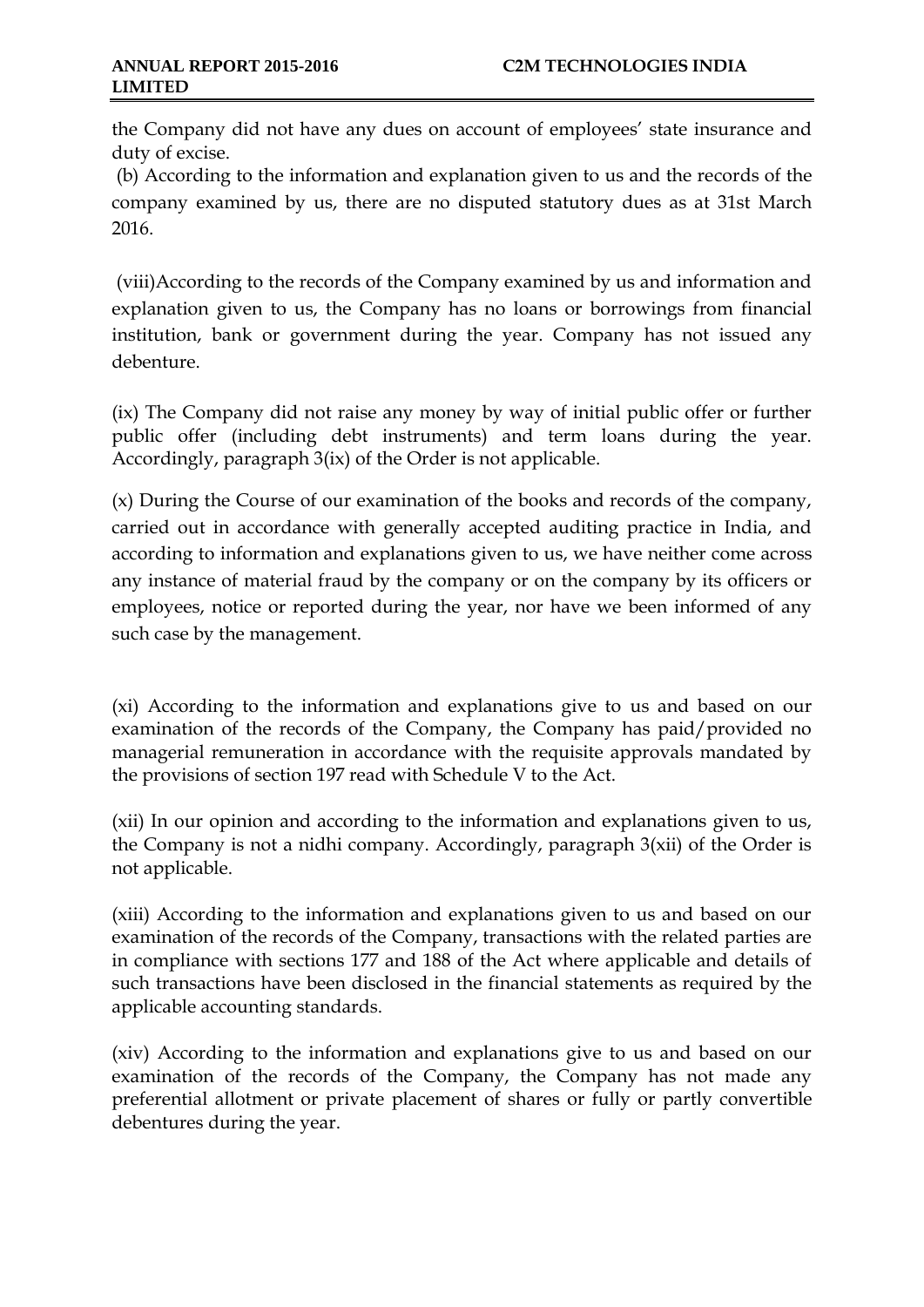(xv) According to the information and explanations given to us and based on our examination of the records of the Company, the Company has not entered into non– cash transactions with directors or persons connected with him. Accordingly, paragraph 3(xv) of the Order is not applicable.

(xvi) The Company is not required to be registered under section 45–IA of the Reserve Bank of India Act 1934. Accordingly, the provision of clause 3(xvi) of the Order is not applicable to the company.

For G. C. Patel & Co. **Chartered Accountants MUMBA** 1 G. C. Patel **Partner** MEMBERSHIP NO.:047327

**Place: Mumbai** 

**Date: 12th August, 2016**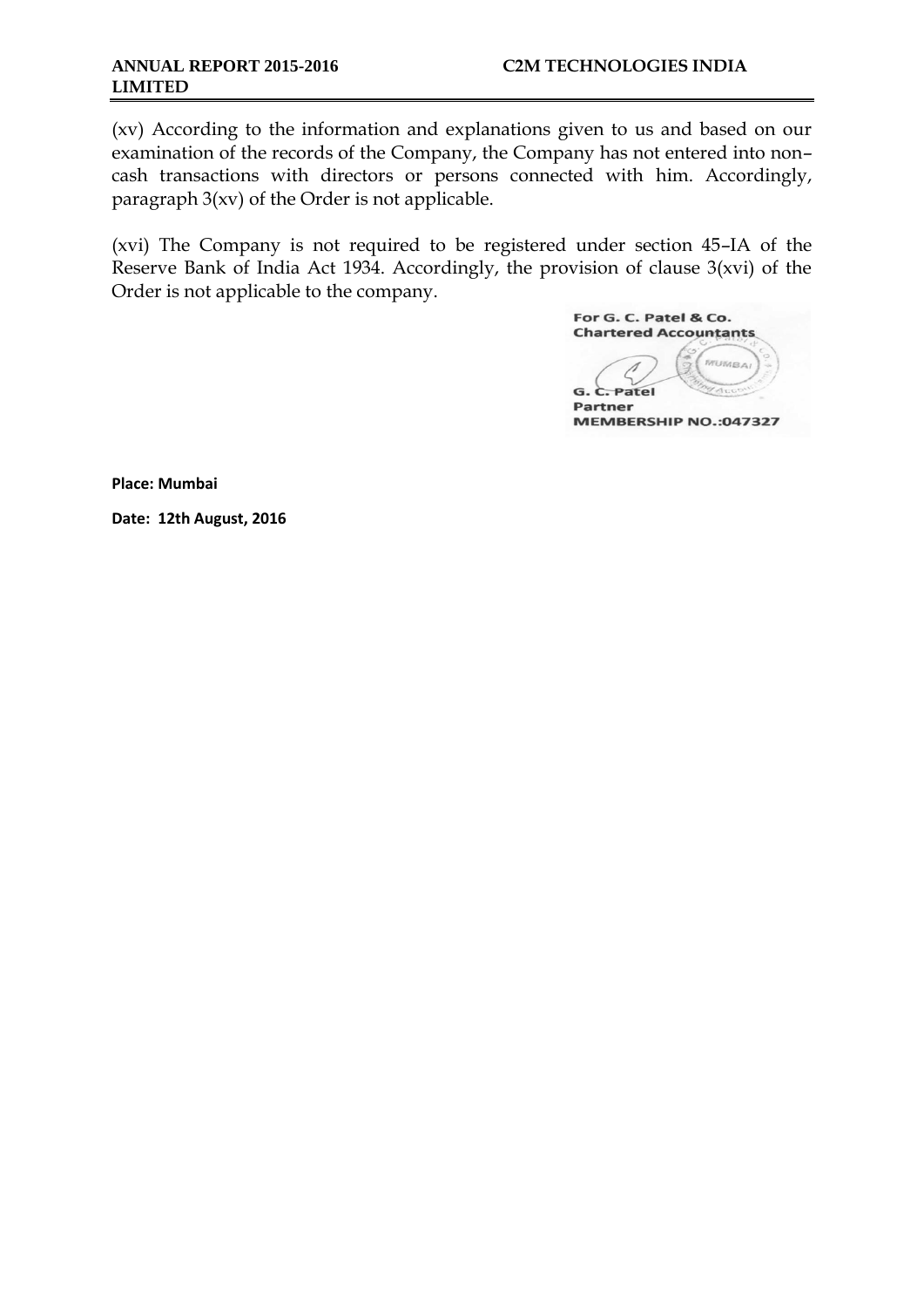## **ANNEXURE B TO INDEPENDENT AUDITORS REPORT**

**Referred to in paragraph 8(f) of the Independent Auditor's Report of even date to the members of C2M Technologies Limited on the standalone financial statements for the year ended 31 March 2016.**

**Report on the internal financial controls under clause (i) of sub-section 3 of section 143 of the Act**

1. We have audited the internal financial controls over financial reporting of M/S. C2M Technologies Limited (the Company') as of 31 March 2016 in conjunction with our audit of the standalone financial statements of the Company for the year ended on that date.

# **Management's responsibility for internal financial controls**

2. The Company's Management is responsible for establishing and maintaining internal financial controls based on the internal control over financial reporting criteria established by the Company considering the essential components of internal control stated in the Guidance Note on Audit of Internal Financial Controls Over Financial Reporting issued by the institute of Chartered Accountants of India (ICAI). These responsibilities include the design, implementation and maintenance of adequate internal financial controls that were operating effectively for ensuring the orderly and efficient conduct of its business, including adherence to Company's policies, the safeguarding of its assets, the prevention and detection of frauds and errors, the accuracy and completeness of accounting records, and the timely preparation of reliable financial information, as required under the Act.

## **Auditor's responsibility**

3. Our responsibility is to express an opinion on the Company's internal financial controls over financial reporting based on our audit. We conducted our audit in accordance with the Guidance note of Internal Financial Controls Over Financial Reporting (the 'Guidance Note') and the Standards on Auditing deemed to be prescribed under section 143(10) of the Act to the extent applicable to an audit of internal financial controls, both applicable to an audit of internal financial controls, both issued by the ICAI. Those standards and the Guidance Note require that we comply with ethical requirements and plan and perform the audit to obtain reasonable assurance about whether adequate internal financial controls over financial reporting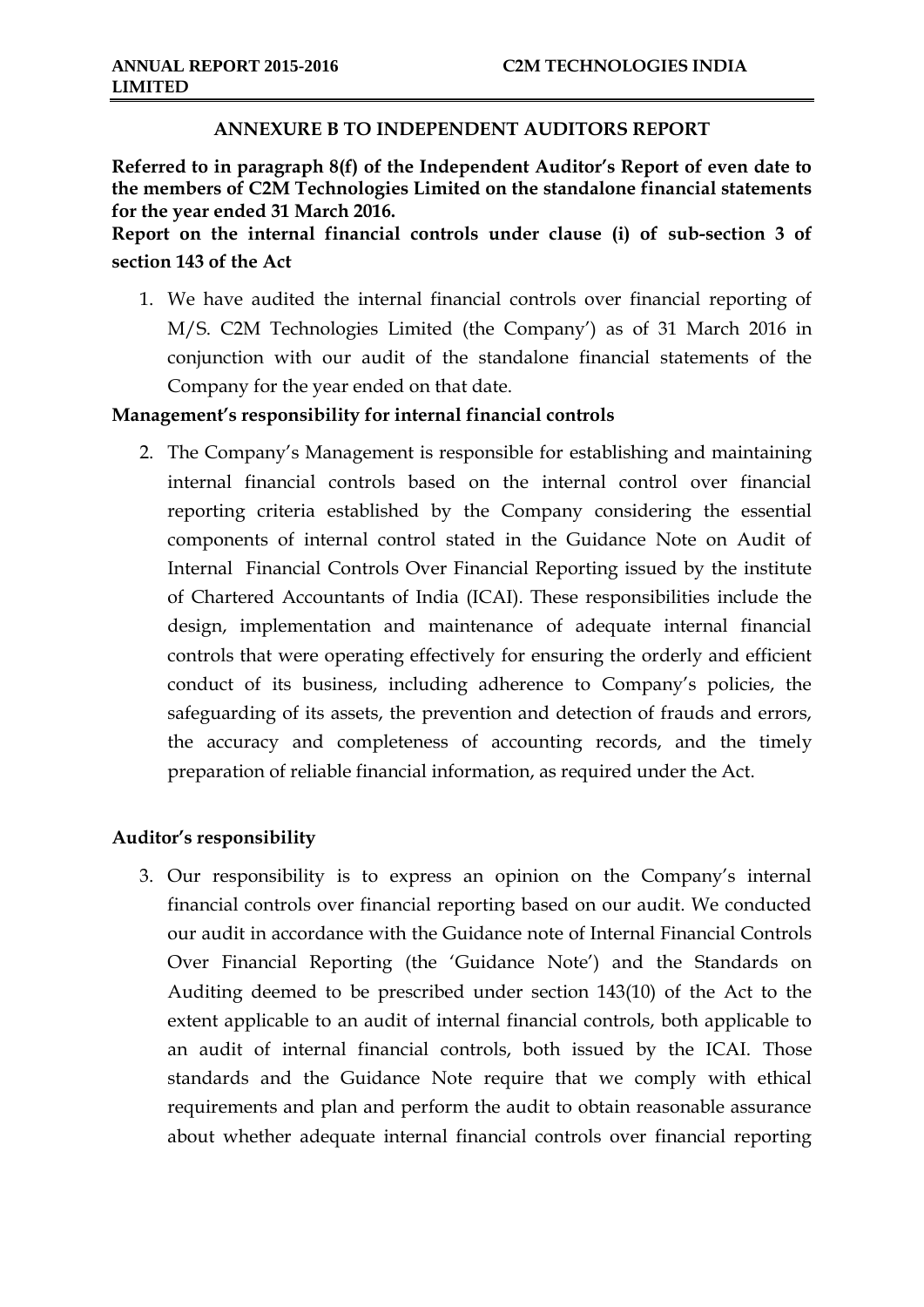was established and maintained and if such controls operated effectively in all material respects.

- 4. Our audit involves performing procedures to audit evidence about the adequacy of the internal financial controls system over financial reporting and their operating effectiveness. Our audit of internal financial controls over financial reporting included obtaining an understanding of internal financial controls over financial reporting, assessing the risk that a material weakness exists, and testing and evaluating the design and operating effectiveness of internal control based on the assesses risk. The procedures selected depend on the auditor's judgment, including the assessment of the risks of material misstatement of the financial statements, whether due to fraud or error.
- 5. We believe that the audit evidence we have obtained is sufficient and appropriate to provide a basis for our audit opinion on the Company's internal financial controls system over financial reporting.

# **Meaning of internal financial controls over financial reporting**

6. A company's internal financial control over financial reporting is a process designed to provide assurance regarding the reliability of financial reporting and the preparation of financial statements for external purposes in accordance with generally accepted accounting principles. A Company's internal financial control over financial reporting includes those policies and procedure that (1) pertain to the maintenance of records that, in reasonable details, accurately and fairly reflect the transactions and dispositions of the assets of the company ; (2) provide reasonable assurance that transactions are recorded as necessary to permit preparation of financial statements in accordance with generally accepted accounting principles, and that receipts and expenditures of the company are being made only in accordance with authorizations of management and directors of the company; and (3) provide reasonable assurance regarding prevention or timely detection of unauthorized acquisition, use, or disposition of the company's assets that could have a material effect on the financial statements.

## **Inherent limitation of internal financial controls over financial reporting**

7. Because of the inherent limitation of internal financial controls over financial reporting , including the possibility of collusion or improper management override of controls, material misstatements due to error or fraud may occur and not be detected. Also, projection of any evaluation of the internal financial over financial reporting to future periods are subject to the risk that the internal financial control over financial reporting may become inadequate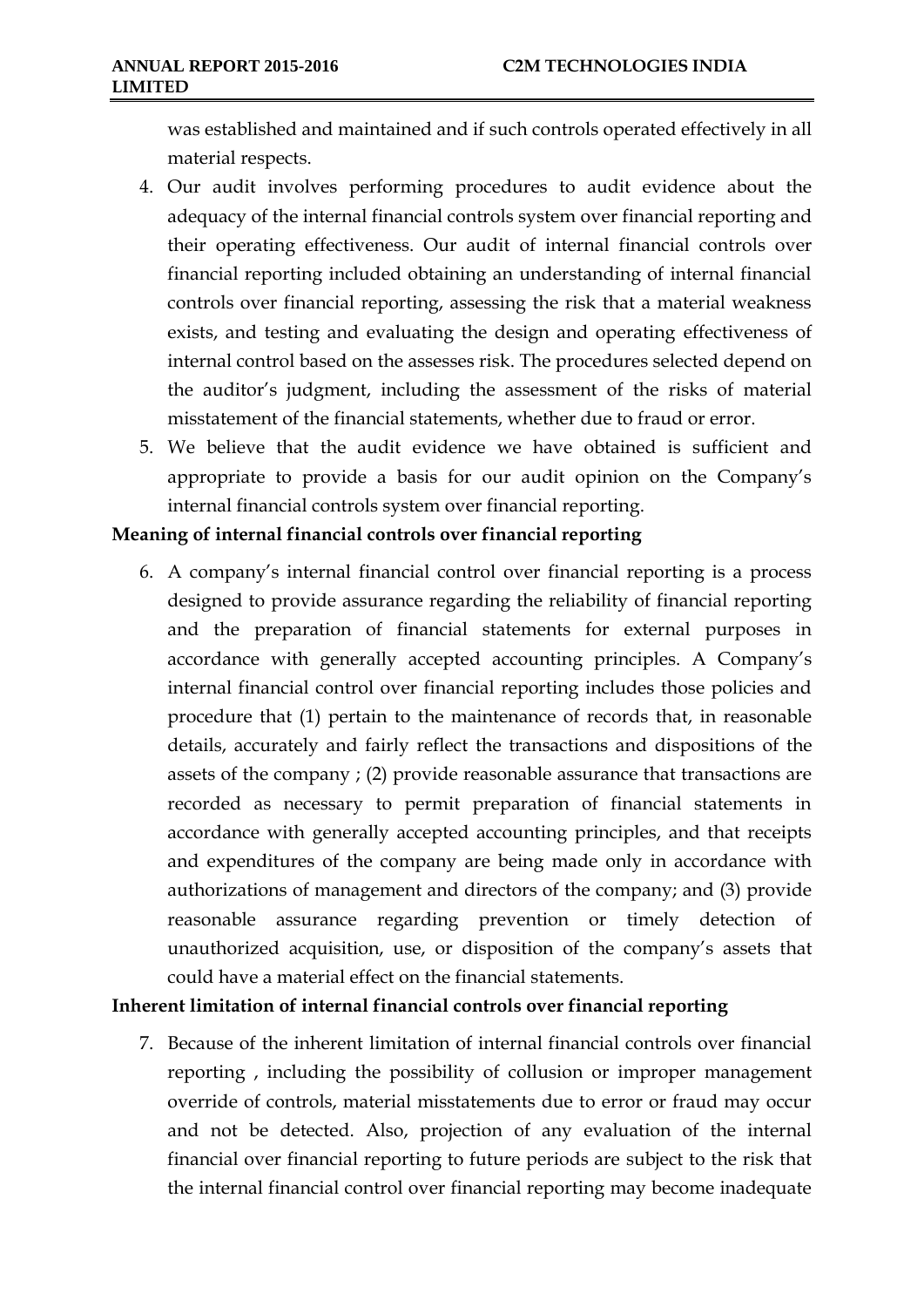because of changes in conditions, or that the degree of compliance with the policies or procedures may deteriorate.

# **Opinion**

8. In our opinion , the company has, in all material respects, an adequate internal financial controls system over financial reporting and such internal financial controls over financial reporting were operating effectively as on 31 March, 2016 based on the internal control over financial reporting criteria established by the Company considering the essentials components of internal control stated in the Guidance Note on Audit of Internal Financial Controls Over Financial Reporting issued by the Institute of Chartered Accountant of India.

For G. C. Patel & Co. **Chartered Accountants MUMBA** G. C. Patel Partner MEMBERSHIP NO.:047327

**Place: Mumbai Date: 12th August, 2016**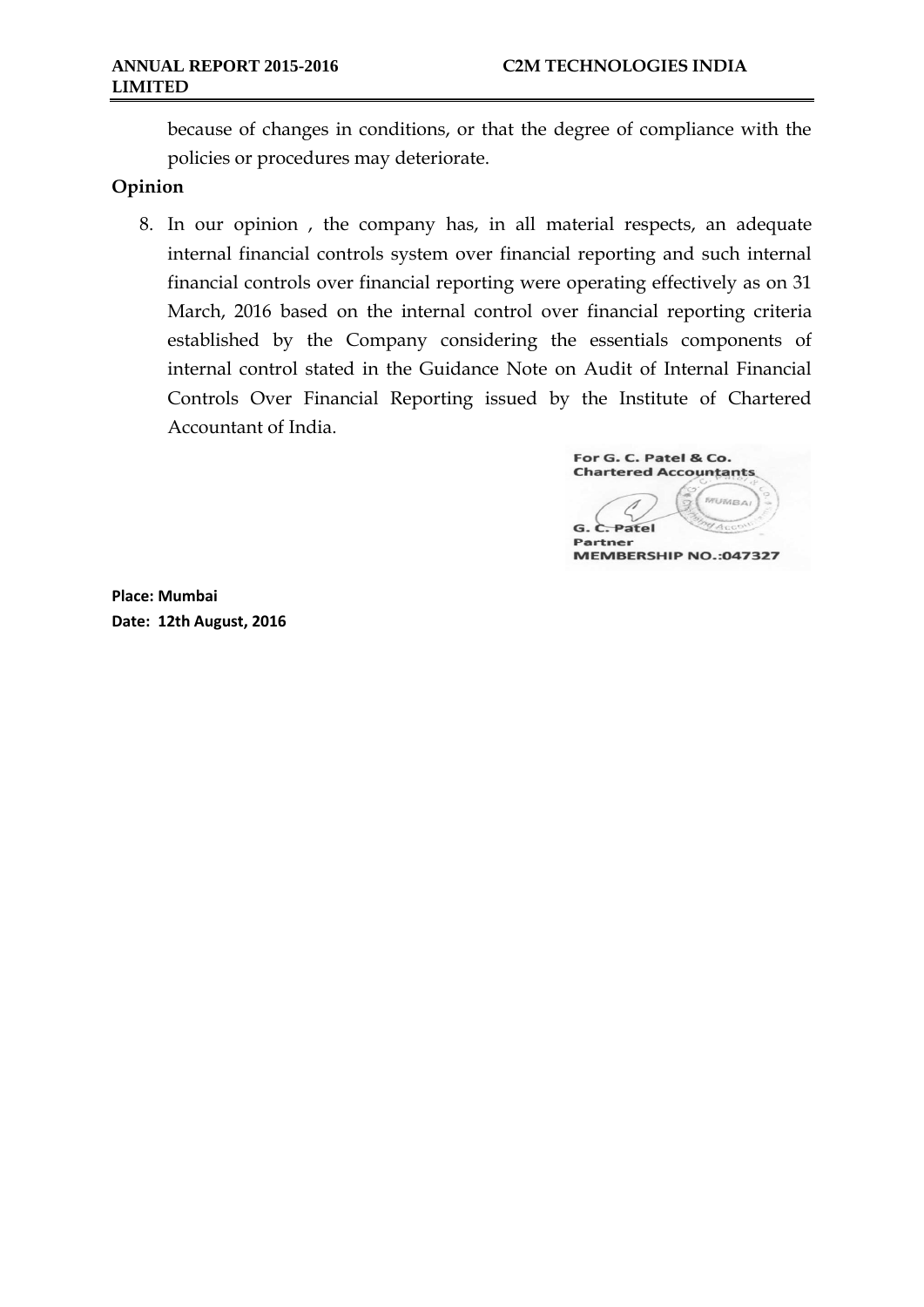### **C2M TECHNOLOGIES INDIA LIMITED (Formally Known as Atco Research and Development Limited) BALANCE SHEET AS AT 31ST MARCH,2016**

|                  | <b>PARTICULARS</b>                        | <b>Notes</b><br>No. | AS AT 31.3.2016 | AS AT 31.3.2015 |
|------------------|-------------------------------------------|---------------------|-----------------|-----------------|
| A                | <b>EQUITY AND LIABILITIES</b>             |                     |                 |                 |
| 1                | <b>Shareholders' funds</b>                |                     |                 |                 |
|                  | (a) Share capital                         | 2                   | 10,000,000      | 10,000,000      |
|                  | (b) Reserves and surplus                  | 3                   | (19, 167, 650)  | (19, 136, 775)  |
|                  | (c) Money received against share warrants |                     |                 |                 |
| $\mathbf{2}$     | Share application money pending allotment |                     |                 |                 |
| 3                | <b>Non-current liabilities</b>            |                     |                 |                 |
|                  | (a) Long-term borrowings                  | 4                   | 6,553,044       | 6,553,044       |
|                  | (b) Deferred tax liabilities (net)        |                     | 767,682         | 767,682         |
|                  | (c) Other long-term liabilities           |                     |                 |                 |
|                  | (d) Long-term provisions                  |                     |                 |                 |
| 4                | <b>Current liabilities</b>                |                     |                 |                 |
|                  | (a) Short-term borrowings                 |                     |                 |                 |
|                  | (b) Trade payables                        | 5                   | 1,769,975       | 1,765,616       |
|                  | (c) Other current liabilities             | 6                   | 278,893         | 278,893         |
|                  | (d) Short-term provisions                 | 7                   | 350,000         | 350,000         |
|                  | <b>TOTAL</b>                              |                     | 551,944         | 578,460         |
| B                | <b>ASSETS</b>                             |                     |                 |                 |
| 1                | <b>Non-current assets</b>                 |                     |                 |                 |
|                  | (a) Fixed assets                          |                     |                 |                 |
|                  | (i) Tangible assets                       | 8                   | 81,287          | 107,803         |
|                  | (ii) Intangible assets                    |                     |                 |                 |
|                  | (iii) Capital work-in-progress            |                     |                 |                 |
|                  | (iv) Intangible assets under development  |                     |                 |                 |
|                  | (v) Fixed assets held for sale            |                     |                 |                 |
|                  | (b) Non-current investments               |                     |                 |                 |
|                  | (c) Deferred tax assets (net)             |                     |                 |                 |
|                  | (d) Long-term loans and advances          | 9                   | 470,657         | 470,657         |
|                  | (e) Other non-current assets              |                     |                 |                 |
| $\boldsymbol{2}$ | <b>Current assets</b>                     |                     |                 |                 |
|                  | (a) Current investments                   |                     |                 |                 |
|                  | (b) Inventories                           |                     |                 |                 |
|                  | (c) Trade receivables                     |                     |                 |                 |
|                  | (d) Cash and cash equivalents             |                     |                 |                 |
|                  | (e) Short-term loans and advances         |                     |                 |                 |
|                  | (f) Other current assets                  |                     |                 |                 |
|                  | <b>TOTAL</b>                              |                     | 551,944         | 578,460         |
|                  | <b>Significant Accounting Policies</b>    | 1                   |                 |                 |

In terms of our report attached.

**Chartered Accountants FRN:113693W**

**MUMB** \l8 G. C. Patel

**Mem.No.047327**

Place : Mumbai Place : Mumbai

**For G.C.Patel & Co. For and on behalf of the Board of Directors** 

**Vikram Doshi Sanjay Shah**

**Director Director**

Date : 12th August, 2016 Date : 12th August, 2016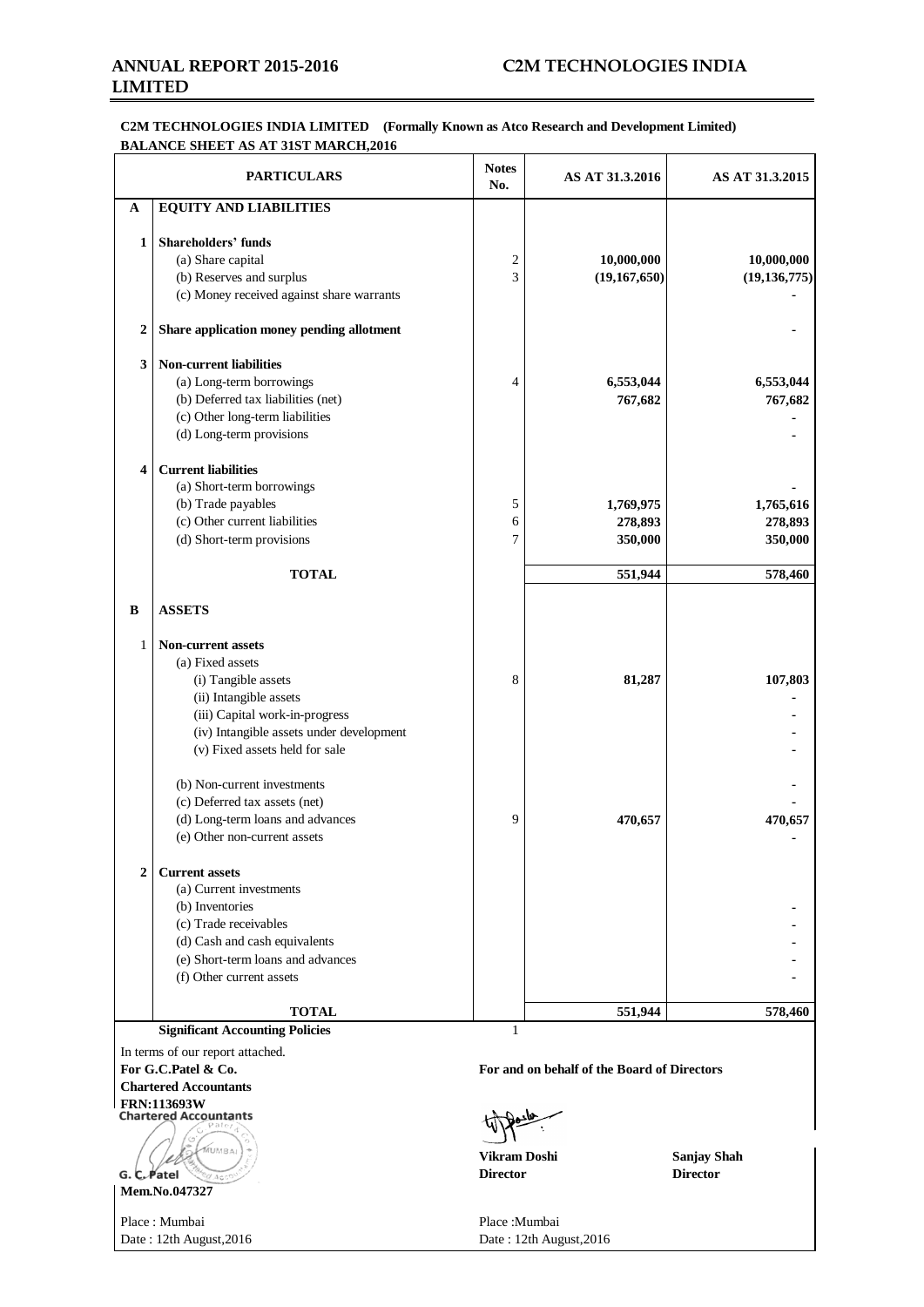# **Notes No. AS AT 31.3.2016 AS AT 31.3.2015 1** Revenue from operations (gross) **- -** Less: Excise duty **- -** Revenue from operations (net) **2** Other income **3** Total revenue  $(1+2)$  **4** Expenses (a) Cost of materials consumed **- -** (b) Purchases of stock-in-trade (c) Changes in inventories of finished goods, work-in-progress and stock-in-trade  **- -** (d) Employee benefits expense **- -** (e) Finance costs<br>
(f) Depreciation and amortisation expenses<br>
(f) Depreciation and amortisation expenses<br>
(g)  $\frac{1}{8}$ <br>  $\frac{26.516}{27.386}$ (f) Depreciation and amortisation expenses 8 26,516 27,386 (g) Other expenses  $4.359$   $4.516$ Total expenses 31,902 **5** Profit / (Loss) before exceptional and extraordinary items and tax **(30,875)** (31,902)  **6** Exceptional items -  **7** Profit / (Loss) before extraordinary items and tax (5 + 6) **(30,875)** (31,902) **8** Extraordinary items  **9** Profit / (Loss) before tax (7 + 8) **(30,875)** (31,902) 10 Tax expense: (a) Deferred tax  $\qquad \qquad$  $\text{Total}(10)$ **11** Profit / (Loss) for the year(9 +10) **(30,875)** (31,902) **(30,875)** (31,902)  **12** Earnings per share (of Rs.10/-each) (a) Basic (i) Continuing operations  $(0.031)$   $(0.032)$ (b) Diluted (i) Continuing operations  $(0.031)$   $(0.032)$  1 **PARTICULARS**

### **STATEMENT OF PROFIT AND LOSS AS AT 31ST MARCH,2016**

 **Significant Accounting Policies** 

In terms of our report attached. **Chartered Accountants - FRN:113693W**

mumb. \e& G. C. Patel

**Mem.No.047327** Date : 12th August, 2016 Date : 12th August, 2016 Place : Mumbai

**For G.C.Patel & Co. For and on behalf of the Board of Directors** 

**Vikram Doshi Sanjay Shah Director Director**

Place : Mumbai

Bhah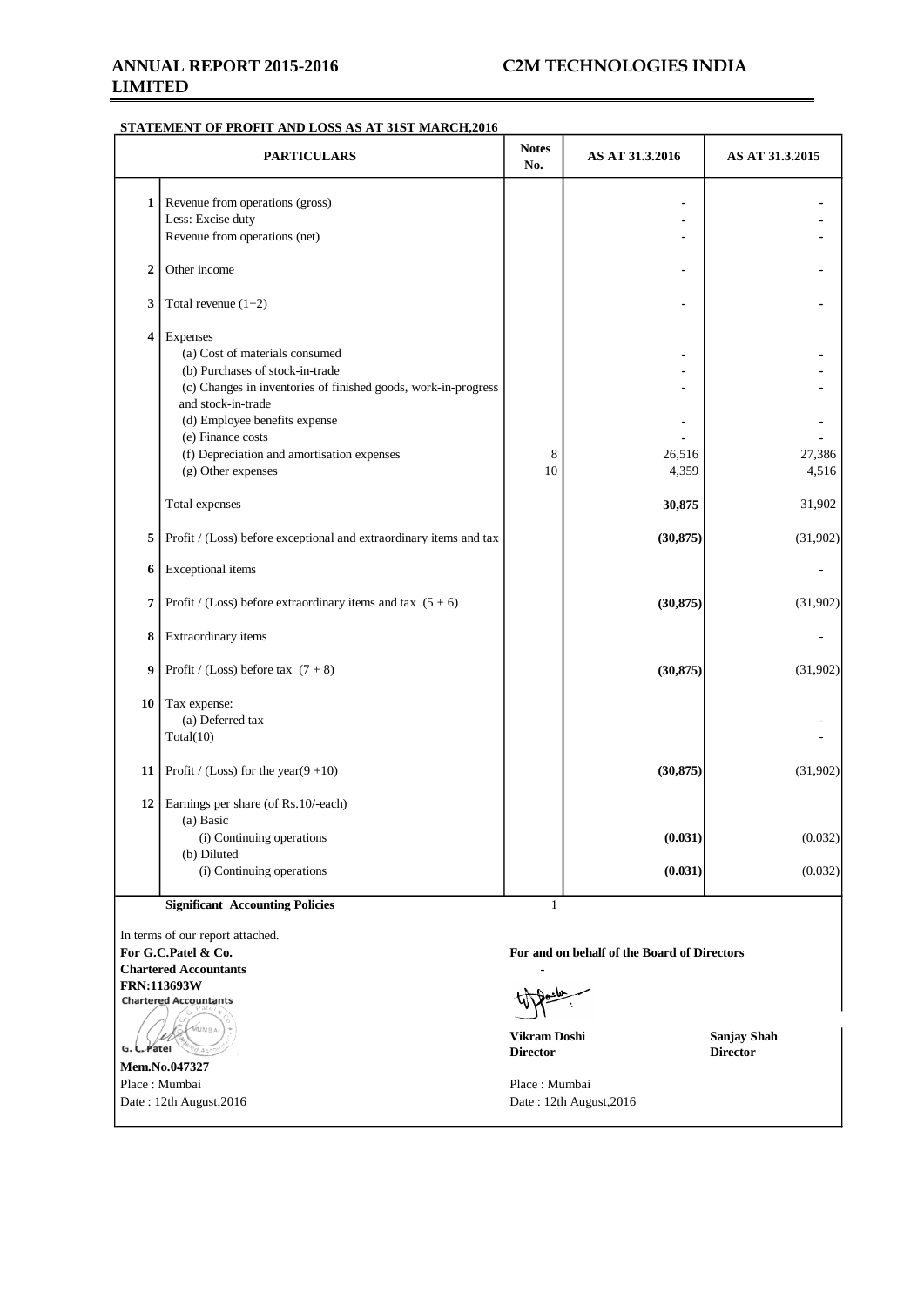### **Note No. "2":- SHARE CAPITAL**

| <b>Particulars</b>                                                                                                                            | AS AT 31.3.2016         |            | AS AT 31.3.2015  |            |
|-----------------------------------------------------------------------------------------------------------------------------------------------|-------------------------|------------|------------------|------------|
|                                                                                                                                               | <b>Number of shares</b> | Amount     | Number of shares | Amount     |
| (a) Authorised<br>10,00,000 Equity shares of Rs.10 each with voting rights (P.Y.10,00,000 Equity Share of<br>$Rs.10/- each$                   | 1.000.000               | 10,000,000 | 1,000,000        | 10,000,000 |
| (b) Issued<br>10,00,000 Equity shares of Rs.10 each with voting rights (P.Y.10,00,000 Equity Share of<br>$Rs.10/-$ each)                      | 1,000,000               | 10,000,000 | 1,000,000        | 10,000,000 |
| (c) Subscribed and fully paid up<br>10,00,000 Equity shares of Rs.10 each with voting rights (P.Y.10,00,000 Equity Share of<br>$Rs.10/- each$ | 1,000,000               | 10,000,000 | 1,000,000        | 10,000,000 |
| <b>Total</b>                                                                                                                                  |                         | 10,000,000 |                  | 10,000,000 |

#### **Reconciliation of the number of shares outstanding at the beginning and at the end of the reporting period**

|                                                          | AS AT 31.3.2016         |                          | AS AT 31.3.2015          |                 |  |
|----------------------------------------------------------|-------------------------|--------------------------|--------------------------|-----------------|--|
|                                                          | <b>Number of shares</b> | <b>Amount</b>            | Number of shares         | Amount          |  |
| At the Beginning of period                               | 1,000,000               | 10,000,000               | 1,000,000                | 10,000,000      |  |
| Add:- Issued during the year                             |                         | $\overline{\phantom{0}}$ |                          |                 |  |
| Less:- Brought Back during the year                      |                         | ۰                        | $\overline{\phantom{a}}$ |                 |  |
| Outstanding at the end of period                         | 1,000,000               | 10,000,000               | 1,000,000                | 10,000,000      |  |
|                                                          |                         |                          |                          |                 |  |
| Details of each shareholder holding more than 5% shares: |                         |                          |                          |                 |  |
|                                                          | AS AT 31.3.2016         |                          |                          | AS AT 31.3.2015 |  |
| <b>Name of Shareholder</b>                               | $\frac{0}{0}$           | Qty                      |                          | Qty             |  |
| Atcom Technologies Limited                               | 100.00                  | 10,000,000               | 100.00                   | 10,000,000      |  |
|                                                          |                         |                          |                          |                 |  |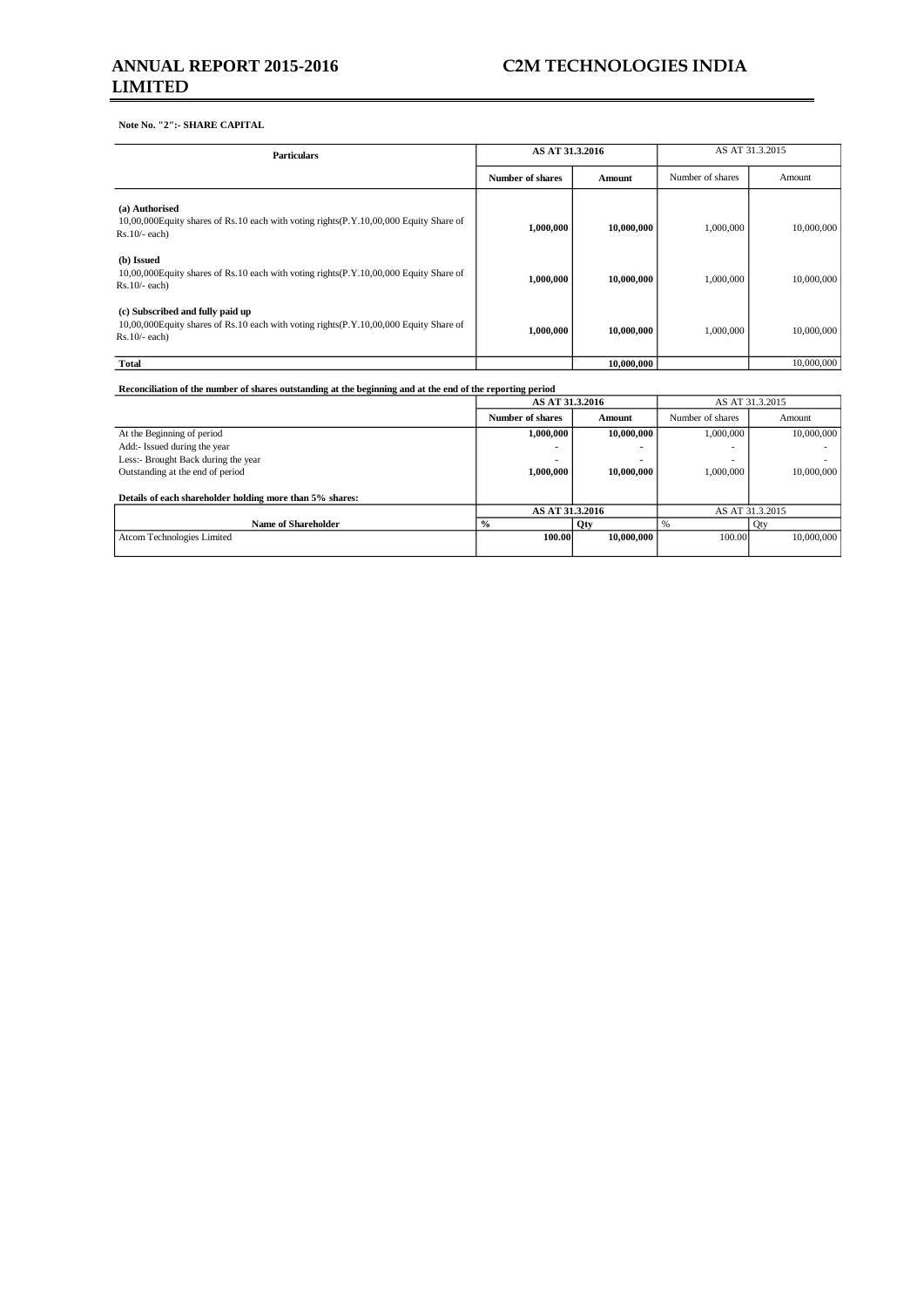### **Note No. "3":- RESERVES AND SURPLUS**

|                                                                                                                               | AS AT 31.3.2016                             | AS AT 31.3.2015                              |
|-------------------------------------------------------------------------------------------------------------------------------|---------------------------------------------|----------------------------------------------|
| Opening Balance of Profit and Loss Account<br>Add/(Less):-Profit/(Loss) during the year<br>Closing Balance at the end of year | (19, 136, 775)<br>(30, 875)<br>(19,167,650) | (19, 104, 873)<br>(31,902)<br>(19, 136, 775) |
| <b>Total</b>                                                                                                                  | (19,167,650)                                | (19, 136, 775)                               |

### **Note No. "4":-LONG TERM BORROWINGS**

|                                          | AS AT 31.3.2016 | AS AT 31.3.2015 |
|------------------------------------------|-----------------|-----------------|
| <b>Unsecured</b><br>From Holding Company | 6,553,044       | 6,553,044       |
| <b>Total</b>                             | 6,553,044       | 6,553,044       |

### **Note No. "5":-TRADE PAYABLE**

|              |           | AS AT 31.3.2015              |
|--------------|-----------|------------------------------|
|              |           |                              |
|              | 1,769,975 | 1,765,616                    |
| <b>Total</b> |           | 1,765,616                    |
|              |           | AS AT 31.3.2016<br>1,769,975 |

## **Note No. "6":- OTHER CURRENT LIABILITIES**

|                   |       | AS AT 31.3.2016 | AS AT 31.3.2015 |
|-------------------|-------|-----------------|-----------------|
|                   |       |                 |                 |
| Other Liabilities |       | 278,893         | 278,893         |
|                   | Total | 278,893         | 278,893         |

### **Note No. "7":- SHORT TERM PROVISION**

|                   | AS AT 31.3.2016 | AS AT 31.3.2015 |
|-------------------|-----------------|-----------------|
|                   |                 |                 |
| Provision for Tax | 350,000         | <b>350,000</b>  |
| Total             | 350,000         | 350,000         |

### **Note No. "9":- LONG TERM LOANS AND ADVANCE**

|                                     | AS AT 31.3.2016 | AS AT 31.3.2015 |
|-------------------------------------|-----------------|-----------------|
| Balance with Government Authorities | 467,909         | 467,909         |
| (b) Other loans and advances        |                 |                 |
| Unsecured, considered good          | 2.748           | 2.748           |
| <b>Total</b>                        | 470,657         | 470.657         |

## **Note No. "10":- OTHER EXPENSES**

|                             | AS AT 31.3.2016 | AS AT 31.3.2015 |
|-----------------------------|-----------------|-----------------|
| <b>Audit Fees</b>           | 1,718           | 1,500           |
| Fees and Taxes              | 2,641           | 3,016           |
| Printing and Stationery     | $\blacksquare$  |                 |
| <b>Professional Charges</b> | $\blacksquare$  | $\blacksquare$  |
| <b>Total</b>                | 4,359           | 4.516           |